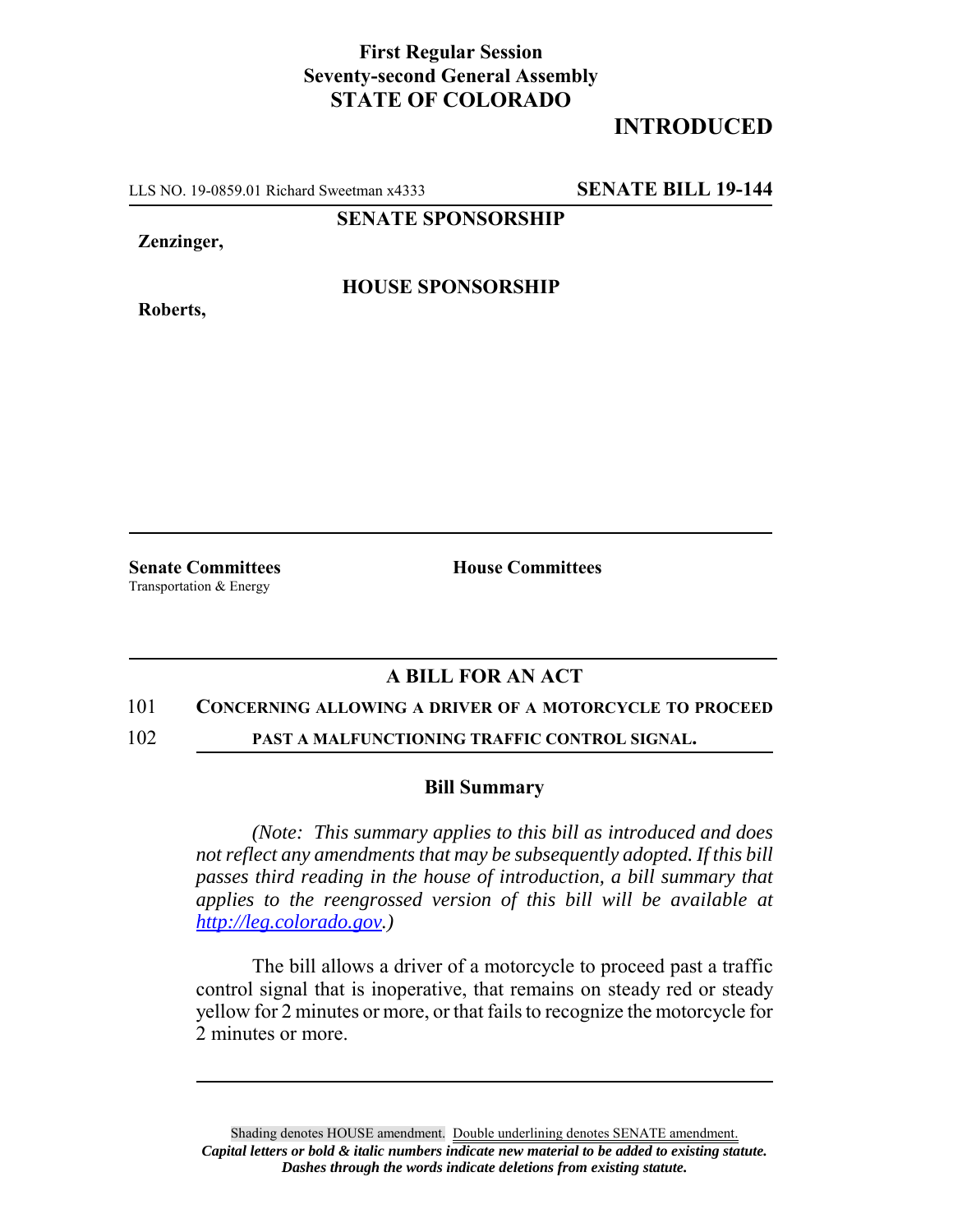1 *Be it enacted by the General Assembly of the State of Colorado:*

2 **SECTION 1.** In Colorado Revised Statutes, 42-4-612, **amend** (1) 3 as follows:

4 **42-4-612. When signals are inoperative or malfunctioning.** 5 (1) (a) Whenever EXCEPT AS DESCRIBED IN SUBSECTION  $(1)(c)$  OF THIS 6 SECTION, WHEN a driver approaches an intersection and faces a traffic 7 control signal which THAT is inoperative or which THAT remains on 8 steady red or steady yellow during several time cycles, the rules 9 PROVISIONS controlling entrance to a through street or highway from a 10 stop street SIGN or highway, as provided under section 42-4-703, shall 11 apply until a police officer assumes control of traffic or until THE TRAFFIC 12 CONTROL SIGNAL RESUMES normal operation. is resumed.

13 (b) In the event that any EXCEPT AS DESCRIBED IN SUBSECTION  $14$  (1)(c) OF THIS SECTION, IF A traffic control signal at a place other than an 15 intersection should cease CEASES to operate or should malfunction as set 16 forth in this section MALFUNCTIONS AS SPECIFIED IN SUBSECTION  $(1)(a)$  OF 17 THIS SECTION, drivers may proceed through PAST the inoperative or 18 malfunctioning signal only with caution, as if the signal were one of 19 flashing yellow.

**(c) WHEN A DRIVER OF A MOTORCYCLE APPROACHES A TRAFFIC**  CONTROL SIGNAL THAT IS INOPERATIVE, THAT REMAINS ON STEADY RED OR STEADY YELLOW FOR TWO MINUTES OR MORE, OR THAT FAILS TO RECOGNIZE THE MOTORCYCLE FOR TWO MINUTES OR MORE:

**(I) IF THE TRAFFIC CONTROL SIGNAL IS AT AN INTERSECTION, THE**  PROVISIONS CONTROLLING ENTRANCE TO A THROUGH STREET OR HIGHWAY 26 FROM A STOP SIGN OR HIGHWAY, AS PROVIDED UNDER SECTION 42-4-703, APPLY UNTIL A POLICE OFFICER ASSUMES CONTROL OF TRAFFIC OR UNTIL